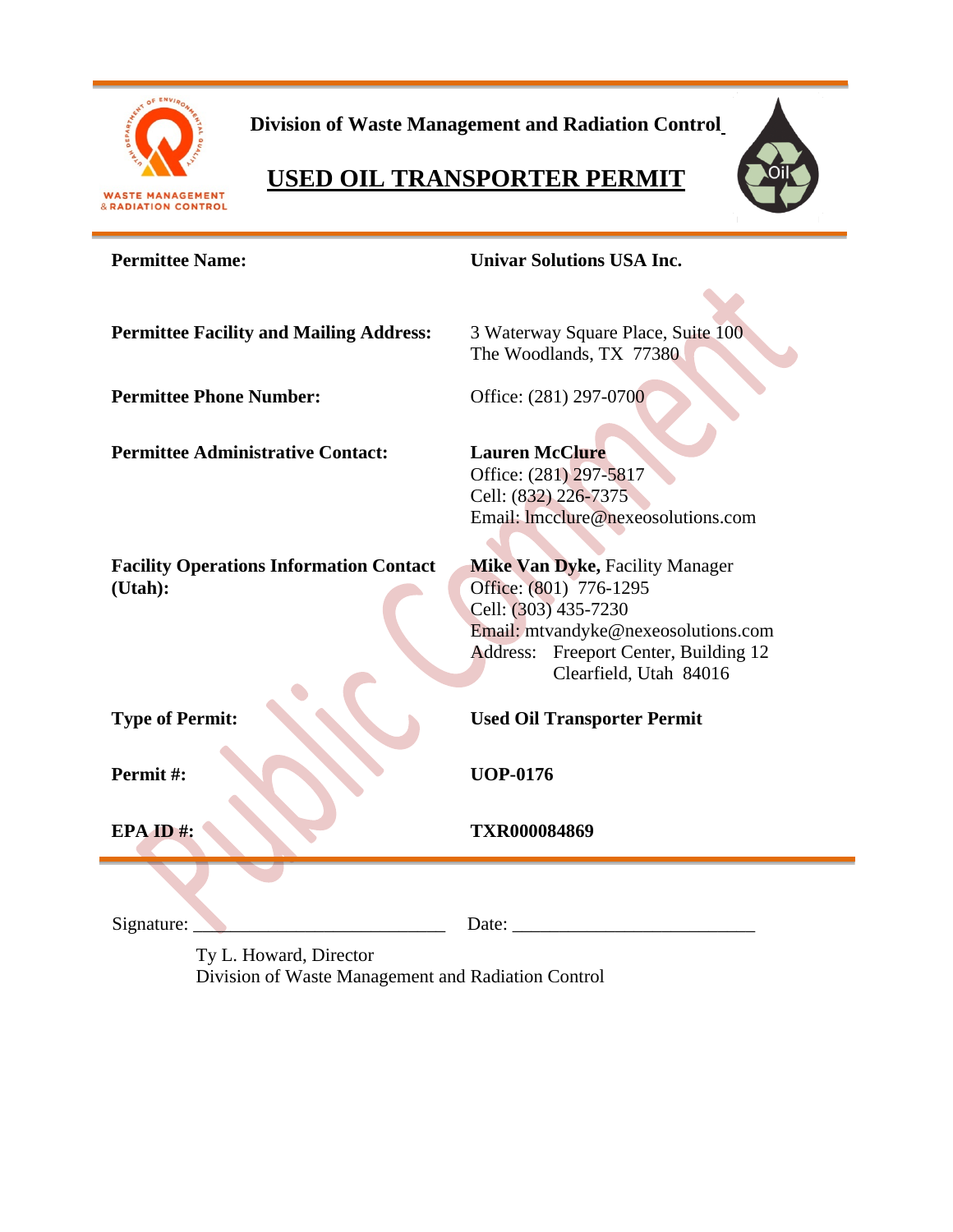#### **I.A. Effect of Permit**

- I.A.1. Univar Solutions USA Inc. (hereafter referred to as "Permittee") is hereby authorized to operate as a Used Oil Transporter in accordance with all applicable requirements of R315-15 of the Utah Administrative Code (UAC) and of the Used Oil Management Act (the Act) 19-6-701 et. seq., Utah Code Annotated and this Permit.
- I.A.2. This Permit shall be effective for a term not to exceed ten years in accordance with the requirements of R315-15-15 of the Utah Administrative Code.
- I.A.3. Attachments incorporated by reference are enforceable conditions of this Permit, as are documents incorporated by reference into the attachments. Language in this Permit supersedes any conflicting language in the attachments or documents incorporated into the attachments.

#### **I.B. Permit Revocation**

I.B.1. Violation of any permit condition or failure to comply with any provision of the applicable statutes and rules may be grounds for enforcement actions, including revocation of this Permit. The Director shall notify the Permittee in writing of his intent to revoke this Permit.

#### **I.C. Permit Modification**

- I.C.1. The Permittee may request modifications to any item or activity covered by this Permit by submitting a written permit modification request to the Director. If the Director determines the modification request is substantive, a public hearing, a 15day public comment period or both may be required before the modification request may be determined. Implementing a substantive modification prior to the Director's written approval constitutes a violation of the Permit and may be grounds for enforcement action or permit revocation.
- I.C.2. The Permittee shall notify the Director in writing of any non-substantive changes, such as changes to the contact person, within 20 days of the change.
- I.C.3. The Director may modify this Permit as necessary to protect human health and the environment because of statutory or regulatory changes or because of operational changes affecting this Permit.

## **I.D. Spill Prevention, Emergency Controls and Maintenance**

- I.D.1. The Permittee shall maintain and operate all used oil transportation vehicles and associated equipment to minimize the possibility of fire, explosion or sudden or nonsudden release of used oil to the air, ground, soil, surface and groundwater and sewer systems.
- I.D.2. In the event of a release of used oil, the Permittee shall comply with the Emergency Controls and reporting requirements specified in R315-15-9 of the Utah Administrative Code and the Permittee's Emergency Spill Plan in Attachment 1.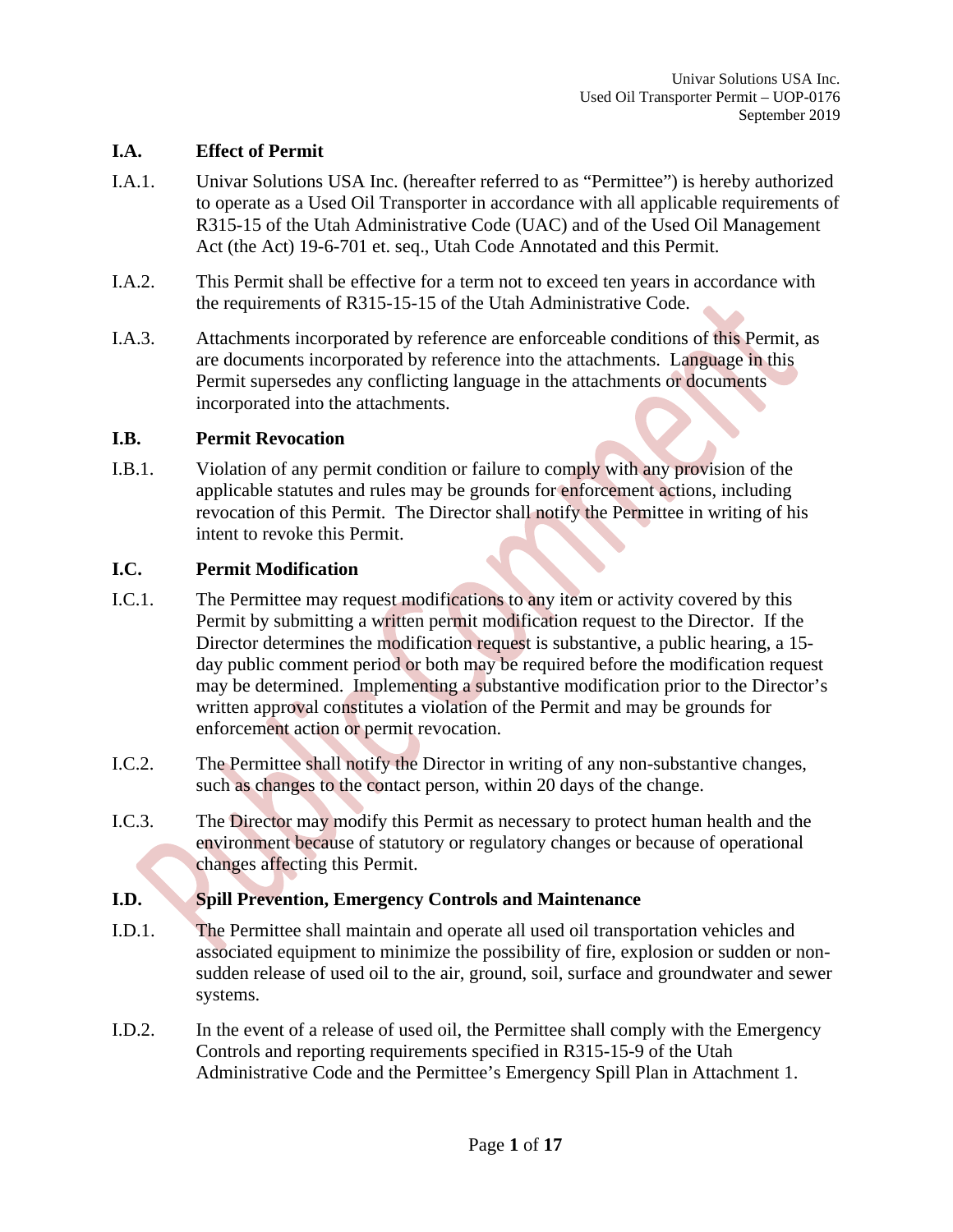#### **I.E. Record Retention**

- I.E.1. The Permittee shall maintain all applicable used oil records required by R315-15 of the Utah Administrative Code and this Permit at the Permittee's facility located at Freeport Center, Building 12 Clearfield, Utah.
- I.E.2. All records shall be readily accessible for review by representatives of the Director. Records may be in a hard copy or electronic format. Records shall be maintained for a minimum of three years.

## **I.F. Tracking**

- I.F.1. The Permittee shall keep written transportation records for both the collection and delivery of used oil. Collection and delivery records may be a log, invoice, manifest, bill of lading or other shipping document.
- I.F.2. The collection records shall include the generator's, transporter's, transfer facility's, off -specification burner's or processor's name and signature (dated upon receipt), address, volume of used oil collected and EPA identification number if applicable.
- I.F.3. The halogen content from screening tests, analytical laboratory testing or generator knowledge shall be documented on the used oil record/bill of lading at each used oil collection location prior to loading for transportation. The halogen content determination method (i.e., test or GenKno) shall be documented on the shipping document in accordance with Attachment 2 (Procedures for Recording Halogen Content).
- I.F.4. The Permittee shall document the PCB concentration based on analytical results of used transformer oil prior to collection and transport.
- I.F.5. The delivery records shall include the Permittee's name, address, EPA identification number, vehicle designation number, driver name, date of delivery, the volume of used oil delivered and the type of delivery (i.e., bulk oil in tankers or containerized, specifying container types and numbers).
- I.F.5.a. The used oil records shall include the receiving transfer facilities, off-specification burner's, processor's or other transporter's name and signature (dated upon receipt), address and EPA identification number.
- I.F.5.b. The Permittee shall create a new delivery record for internal transfers between the Permittee's transportation vehicles.

## **I.G. Transportation Operations**

- I.G.1. The Permittee is authorized to transport used oil and deliver the used oil to another permitted transporter, transfer facility, processor and re-refiner or used oil burner in accordance with R315-15-4.4 of the Utah Administrative Code.
- I.G.2. Transportation of oily water will be managed as used oil if the used oil is destined to be recovered in accordance with R315-15 of the Utah Administrative Code and this Permit.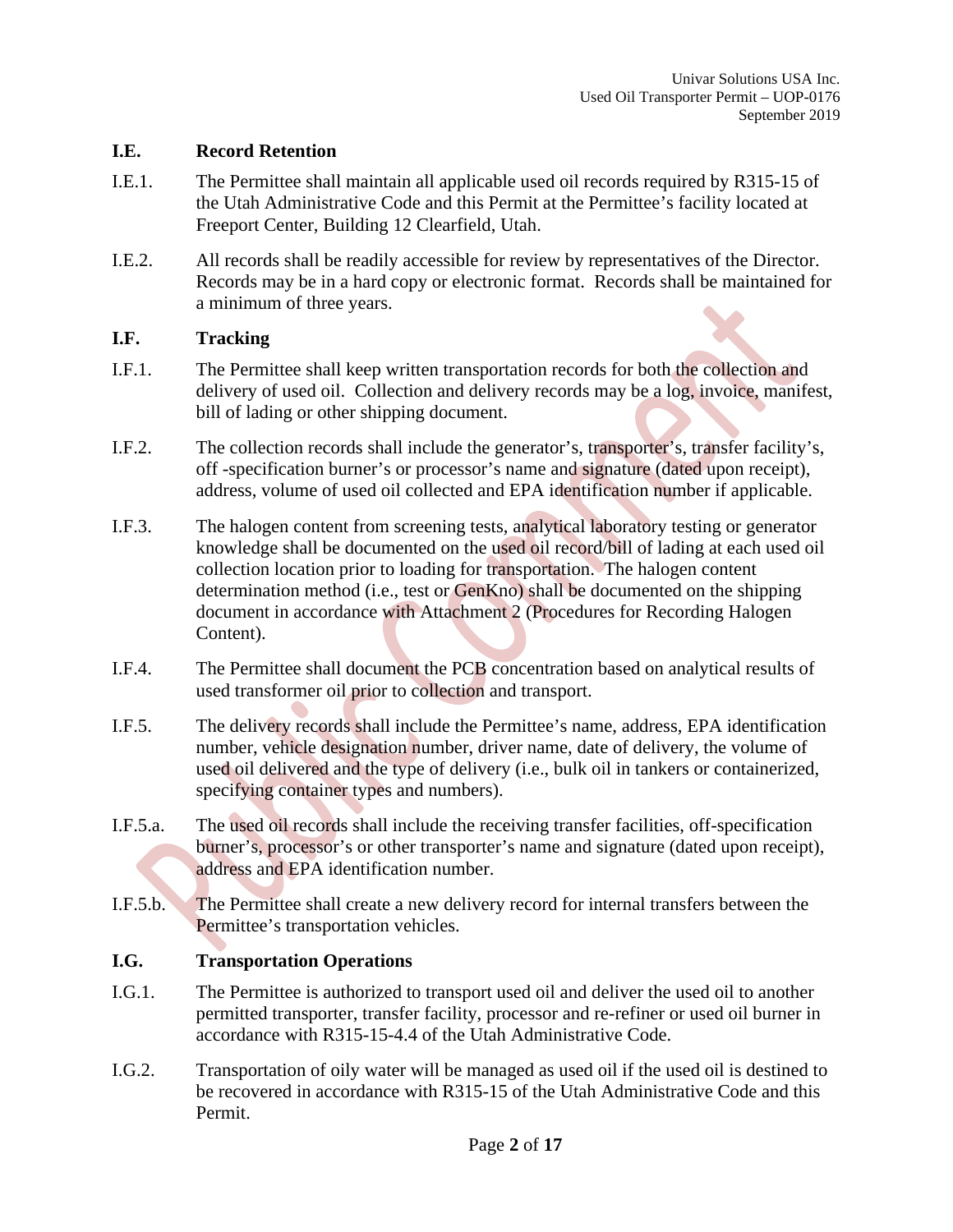- I.G.3. The Permittee shall only accept used oil or oily water, subject to R315-15 of the Utah Administrative Code that has halogen concentrations less than 1,000 ppm unless rebutted in accordance with Attachment 3 (Sampling and Analytical Plan) unless the oil is generated by a Very Small Quantity Generator (VSQG), formerly CESQG, or Do-It-Yourselfer Collection Center (Type A or B).
- I.G.4. The Permittee shall comply with TSCA regulations when transporting used oil with PCB concentrations greater than or equal to 50 mg/kg.

#### **I.H. Sampling and Analysis Halogen Determination**

I.H.1. The Permittee shall follow all sampling and analytical procedures in Attachment 3 (Sampling and Analytical Plan) and Attachment 4 (Sampling Procedures) when conducting used oil sampling and analytical testing to meet the requirements of R315- 15 of the Utah Administrative Code and this Permit.

#### **I.I. Prohibited Waste**

- I.I.1. Used oil that has been mixed with hazardous waste as defined by R315-261 of the Utah Administrative Code or PCBs as defined by R315-301-2(53) of the Utah Administrative Code shall no longer be managed as used oil and shall be subject to applicable hazardous waste and PCB-contaminated waste rules.
- I.I.2. Used oil shall not be stored in tanks, containers or storage units that previously stored hazardous waste unless these tanks, containers and storage units have been cleaned in accordance with R315-261-7 of the Utah Administrative Code.
- I.I.3. The Permittee shall not place, manage, discard or otherwise dispose of used oil in any manner other than specified in R315-15-1.3 of the Utah Administrative Code.

## **I.J. Waste Disposal**

- I.J.1. The Permittee shall properly characterize used oil waste related material to determine if the wastes are hazardous or non-hazardous in accordance with R315-15-8 of the Utah Administrative Code and manage accordingly.
- I.J.2. The Permittee shall maintain records showing characterization, handling and disposal of waste generated.

## **I.K**. **Used Oil Storage**

- I.K.1. The Permittee shall not store used oil in Utah longer than 24 hours without first obtaining a transfer facility or processor permit for that storage location. This includes storing used oil in vehicles at loading and unloading docks and parking areas.
- I.K.2. The Permittee shall notify the Director if the 24-hour storage is exceeded due to mechanical failure of the Permittee's transportation vehicle prior to exceeding the 24 hour storage requirement.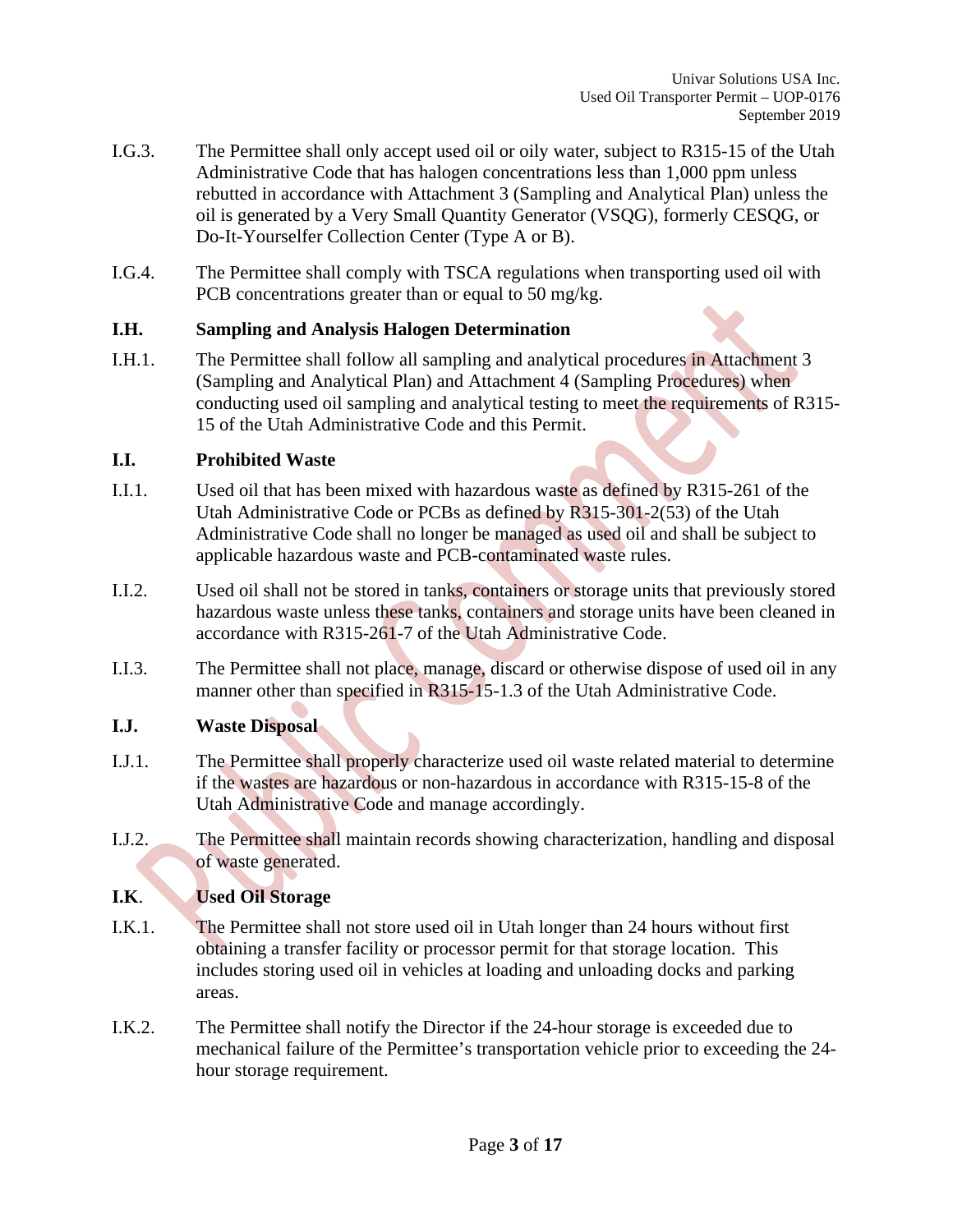#### **I.L. Liability and Financial Requirements**

- I.L.1. The Permittee shall procure and maintain general liability and sudden used oil thirdparty environmental pollution liability coverage for the Permittee's operations as required by R315-15-10 of the Utah Administrative Code.
- I.L.2. The Permittee shall provide documentation of financial responsibility, environmental pollution legal liability and general liability coverage annually to the Director for review and approval by March 1 of each reporting year with the Annual Report Form UO 004.
- I.L.3 The Permittee shall provide documentation of financial responsibility, environmental pollution legal liability and general liability coverage to the Director upon request.
- I.L.4. The Permittee shall notify the Director immediately of any changes to the extent and type of liability coverage in accordance with R315-15-10 of the Utah Administrative Code.

## **I.M. Used Oil Handler Certificate**

I.M.1. In accordance with R315-15-4 of the Utah Administrative Code, the Permittee shall not operate as a used oil transporter without obtaining annually a Used Oil Handler Certificate from the Director. The Permittee shall pay a used oil handler fee, pursuant to Utah Code 63J-1-504, by December 31 of each calendar year to receive certification for the upcoming calendar year.

#### **I.N. Inspection and Inspection Access**

- I.N.1. Any duly authorized employee of the Director may, at any reasonable time and upon presentation of credentials, have access to and the right to copy any records relating to used oil and to inspect, audit or sample. The employee may also make record of the inspection by photographic, electronic, audio, video or any other reasonable means to determine compliance.
- I.N.2. An authorized employee may collect soil, groundwater or surface water samples to evaluate the facility's compliance.
- I.N.3. Failure to allow reasonable access to the property by an authorized employee may constitute "denial of access" and may be grounds for enforcement action or permit revocation.

## **I.O. Annual Report**

I.O.1. The Permittee shall prepare and submit an Annual Report to the Director by March 1 of the previous year. The Annual Report shall describe the Permittee's used oil activities in Utah and document financial assurance using the Division's Used Oil Transporter Annual Report form (UO 004) as required by R315-15-13.4 of the Utah Administrative Code.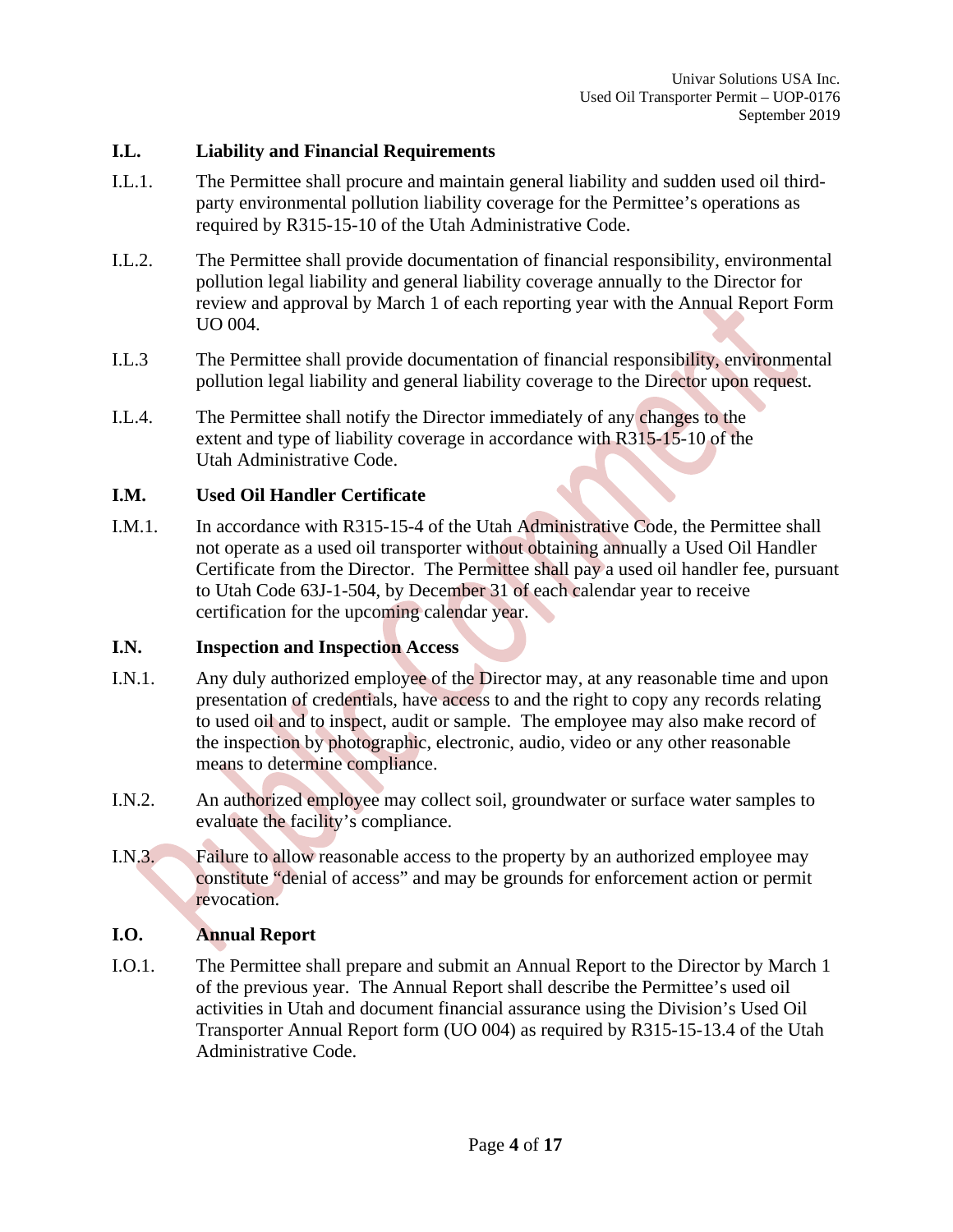#### **I.P. Other Laws**

I.P.1. Nothing in this Permit shall be construed to relieve the Permittee of his obligation to comply with any Federal, State or local law.

## **I.Q. Enforceability**

I.Q.1. Violations documented through the enforcement process pursuant to Utah Code Annotated 19-6-112 may result in penalties in accordance with R315-102 of the Utah Administrative Code.

#### **I.R**. **Effective Date**

I.R.1. The permit is effective on the date of signature by the Director.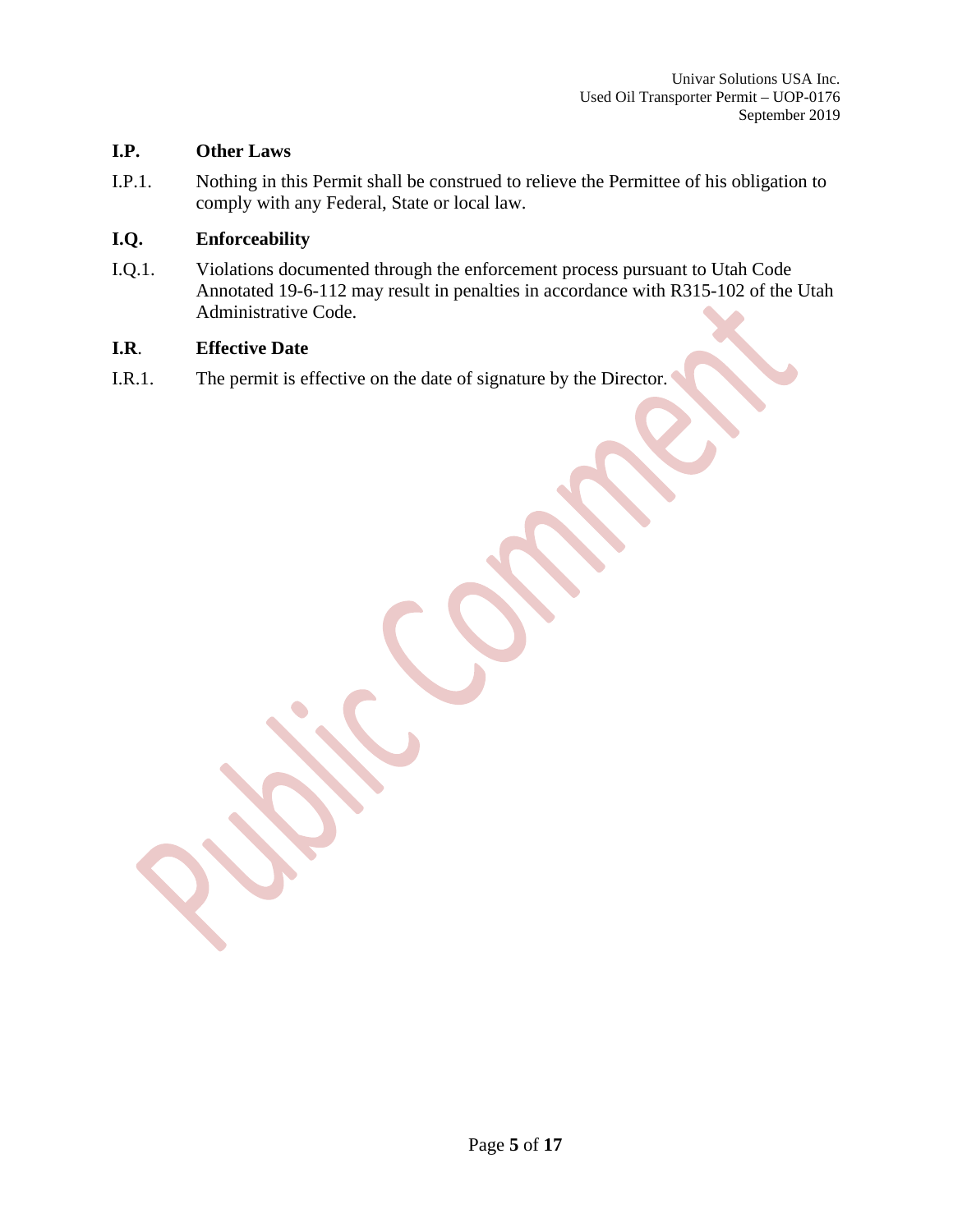#### **II.A. Transport Vehicle Requirements**

II.A.1. The Permittee shall only transport used oil in the types of vehicles listed in Table II.A.

## **Table II.A: Vehicle Description**

| <b>Type of Vehicle</b>         | <b>Used Oil Capacity (gallons)</b> |
|--------------------------------|------------------------------------|
| <b>Box Trucks/Van Trailers</b> | 5,000                              |

- II.A.2. All bulk used oil transport vehicles operated by the Permittee shall have the words "USED OIL" on both sides of the transport vehicle in a contrasting color that is distinguishable from the background color and at least three inches tall. These designations shall be in place at all times the transport vehicle is transporting or storing used oil. Individual containers of used oil shall be labeled "Used Oil".
- II.A.3. All Permittee's vehicles which transport used oil shall have a copy of the Permittee's Used Oil Emergency Spill Plan (Attachment 1) maintained in the vehicle at all times.
- II.A.4. The Permittee shall maintain Emergency Spill Cleanup materials in all vehicles used to transport used oil as specified in Attachment 1 (Emergency Spill Plan) of this Permit.

#### **II.B. Used Oil Loading and Unloading Requirements**

- II.B.1. The Permittee shall determine if the halogen content is less than 1,000 ppm prior to loading the used oil in accordance with Attachment 3 (Sampling and Analytical Plan). The result shall be recorded on the transportation document (e.g., bill of lading).
- II.B.2. The Permittee shall secure the vehicle by positioning wheel chocks and applying the emergency brakes before loading or unloading used oil.
- II.B.3. The Permittee shall inspect all used oil collection equipment, if applicable (e.g., vehicles and associated pumping equipment) for any damage prior to use.
- II.B.4. The Permittee shall place buckets or other containers under piping connections to collect drips of used oil during loading and unloading operations.
- II.B.5. The Permittee shall ensure the amount of used oil to be loaded into the transport vehicle will not exceed the carrying capacity. The Permittee shall utilize a calibrated gauging instrument to measure used oil volume in each collection vehicle/tanker.
- II.B.6. The Permittee is not authorized to perform used oil rail car transfers.

#### **II.C. Used Oil Sampling and Analysis**

II.C.1. The Permittee shall determine the halogen concentration and PCB concentration, if applicable, prior to acceptance of the used oil as required in this Permit and Attachment 3 (Sampling and Analysis Plan).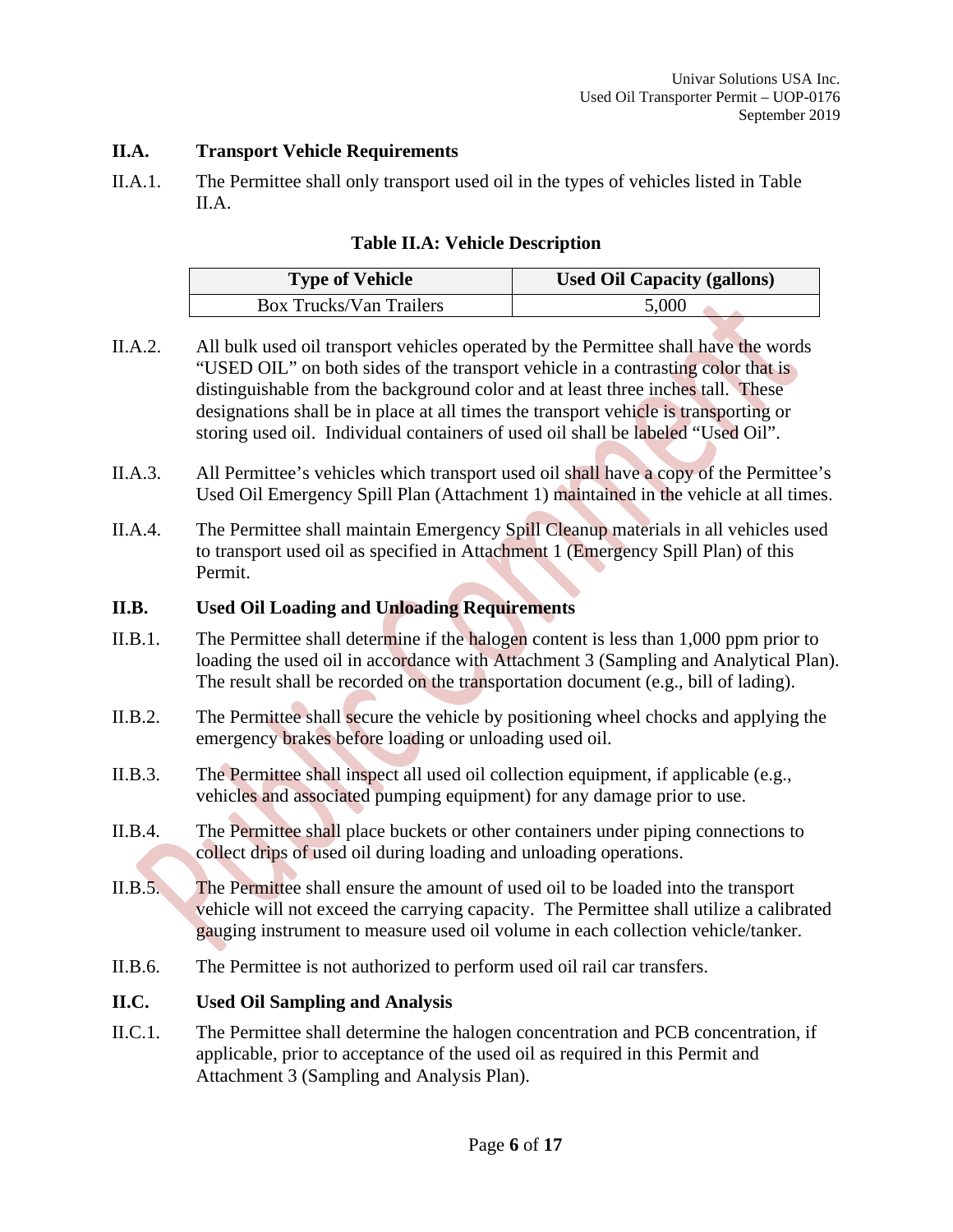#### **II.D. Rebuttable Presumption**

- II.D.1. Used oil with total halogen concentrations greater than 1,000 mg/kg (ppm) is presumed to have been mixed with a hazardous waste and shall be managed as a hazardous waste unless the Permittee successfully rebuts the presumption.
- II.D.2. Used oil with halogen concentrations between 1,000 ppm and 4,000 ppm may be accepted for transport, if the Permittee rebuts the hazardous waste presumption or has documentation (analytical data) from a prior used oil handler that the used oil is not a hazardous waste or if the used oil is solely from Very Small Quantity Generators (VSQG) or is DIYer used oil from a collection center. The Permittee shall attach any analytical results used to rebut the hazardous waste presumption, to the shipping documents.
- II.D.3. The Permittee may rebut the hazardous waste presumption in accordance with R315- 15-4.5 of the Utah Administrative Code if the Permittee can demonstrate that the halogens in the used oil originated from sources other than halogenated hazardous constituents listed in Appendix VIII of 40 CFR 261.
- II.D.4. If the additional testing shows that the used oil has been mixed with a listed hazardous waste described in R315-261 of the Utah Administrative Code, the mixture is subject to regulation as a hazardous waste if the concentration of any individual compound listed in R315-261 Appendix VIII is greater than or equal to 100 mg/kg (ppm).
- II.D.5. The rebuttable presumption does not apply to metalworking oils/fluids containing chlorinated paraffins if they are processed through a tolling arrangement as described in R315-15-2.5(c) of the Utah Administrative Code to reclaim metalworking oils/fluids. The rebuttable presumption does apply to metalworking oils/fluids if such oils/fluids are recycled in any other manner or disposed.
- II.D.6. The rebuttable presumption does not apply to used oils contaminated with chlorofluorocarbons (CFCs) removed from refrigeration units if the CFCs are destined for reclamation. The rebuttable presumption does apply to used oils contaminated with CFCs that have been mixed with used oil from sources other than refrigeration units.

# **II.E. Used Oil Training**

- II.E.1. The Permittee shall train handlers of used oil in accordance with R315-15-4 of the Utah Administrative Code and the requirements of this Permit. New employees may not manage or process used oil without a trained employee present until used oil training is completed.
- II.E.2. The Permittee shall document that employees are trained in the identification of used oil, recordkeeping requirements and facility used oil procedures for handling, transporting, sample collection procedures, halogen screening and laboratory analytical methods, rebuttable presumption testing, the appropriate use of "generator knowledge" when determining the halogen content of used oil in lieu of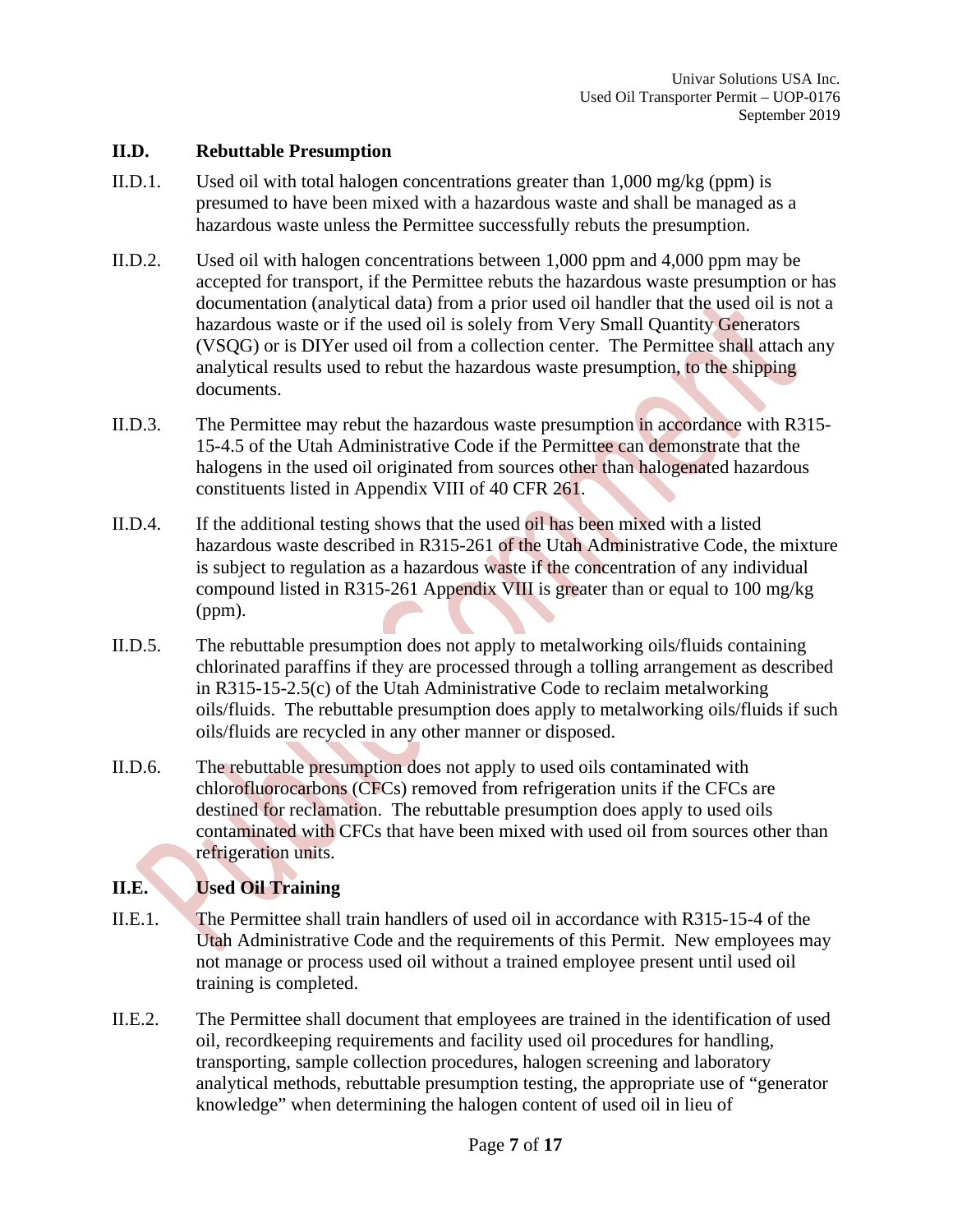screening/analytical testing, proper waste disposal, facility compliance, recordkeeping, the submittal of annual reports and financial assurance documents required by this Permit and the facility's Emergency Spill Plan (Attachment 1) spill reporting and personal safety.

- II.E.3. Employees collecting and performing field halogen testing shall be trained and demonstrate competence in collecting a representative used oil sample and testing for halogens using a CLOR-D-TECT® kit prior to fieldwork.
- II.E.4. The Permittee shall provide, at a minimum, an annual used oil training refresher course for employees handling used oil. Additional training is required if the Permittee changes used oil handling procedures or this Permit is modified.
- II.E.5. The Permittee shall keep training records for each employee for a minimum of three years. Employees and supervisors shall sign and date training attendance sheets to document class attendance.

#### **II.F. Spill Response, Remediation, and Reporting**

- II.F.1. In accordance with R315-15-9.1(a) of the Utah Administrative Code, the person responsible for the spill shall immediately take appropriate action to minimize the threat to human health and the environment and notify the DEQ Hotline at (801) 536- 4123 if the spill is greater than 25 gallons or for smaller spills that pose threat to human health or the environment.
- II.F.2. Responders shall take action to prevent spill from spreading by utilizing absorbent, booms, pads, rags, etc. (Attachment 1- Emergency Spill Plan).
- II.F.3. Once the material is containerized, a waste determination shall be made to determine the material's disposition.
- II.F.4. The Permittee is responsible for the material release and shall recover oil and remediate any residue from the impacted soils, water or other property or take any other actions as required by the Director until there is no longer a hazard to human health or the environment.
- II.F.5. All costs associated with the cleanup shall be at the expense of the Permittee.
- II.F.6. Vehicle spill kits shall contain, at a minimum, the equipment listed in Attachment 1 (Emergency Spill Plan) of this Permit and shall be checked daily prior to collection activities.
- II.F.7. The Permittee shall report all relevant information, including the amount of waste generated from cleanup efforts, the characterization of the waste (i.e. hazardous or non-hazardous), final waste determination and disposal records. The report shall also include actions taken by the Permittee to prevent future spills.
- II.F.8. An air, rail, highway or water transporter who has discharged used oil shall give notice, if required by 49 CFR 171.15, to the National Response Center at http://nrc.uscg.mil/nrchp.html, (800) 424-8802. In addition to the notification above,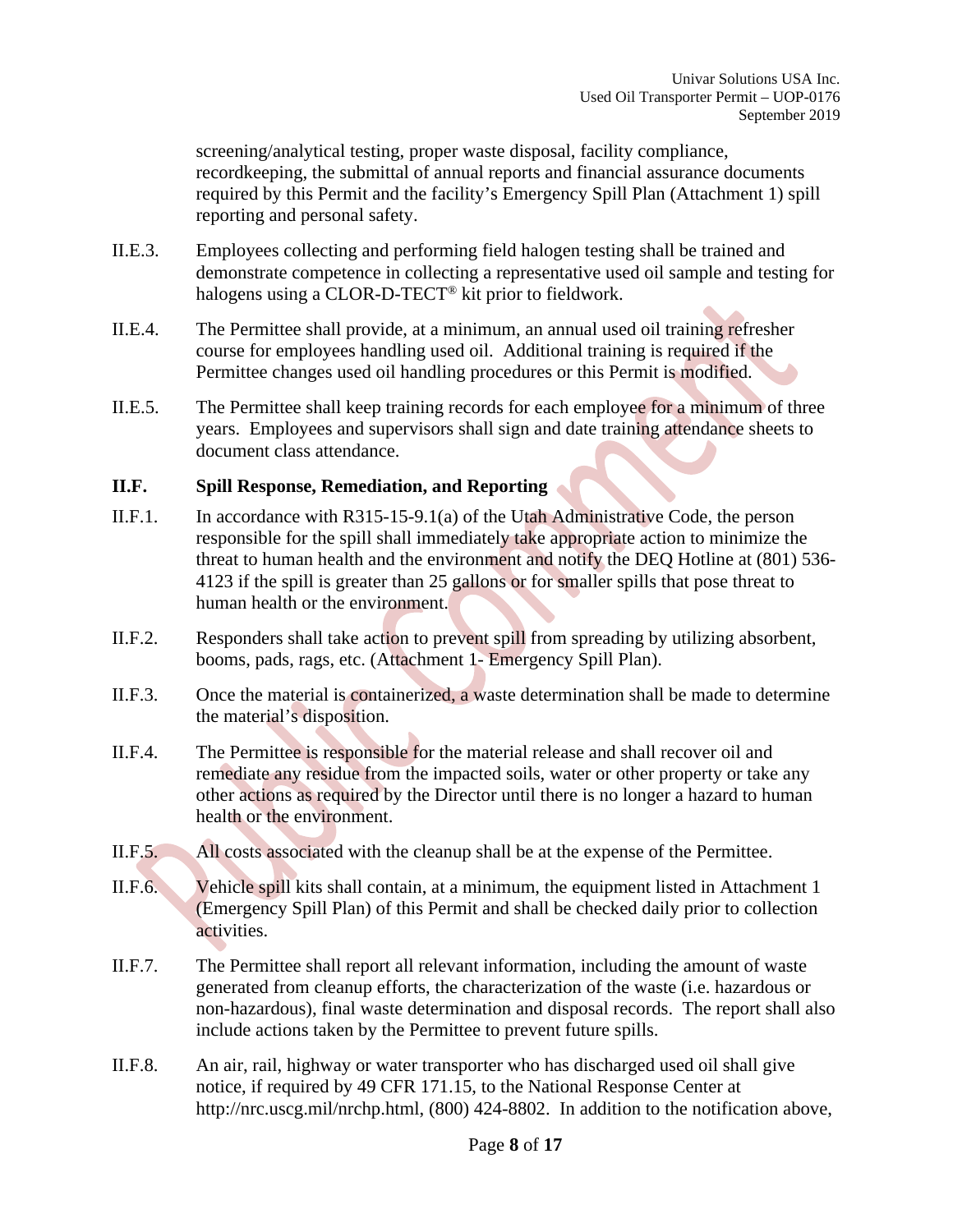a written report, as required in 49 CFR 171.16, shall be presented to the Director, Office of Hazardous Materials Regulations, Materials Transportation Bureau located in Washington, D.C., 20590.

II.F.9. In accordance with R315-15-9.4 of the Utah Administrative Code, the Permittee shall submit to the Director a written report within 15 days of any reportable release of used oil.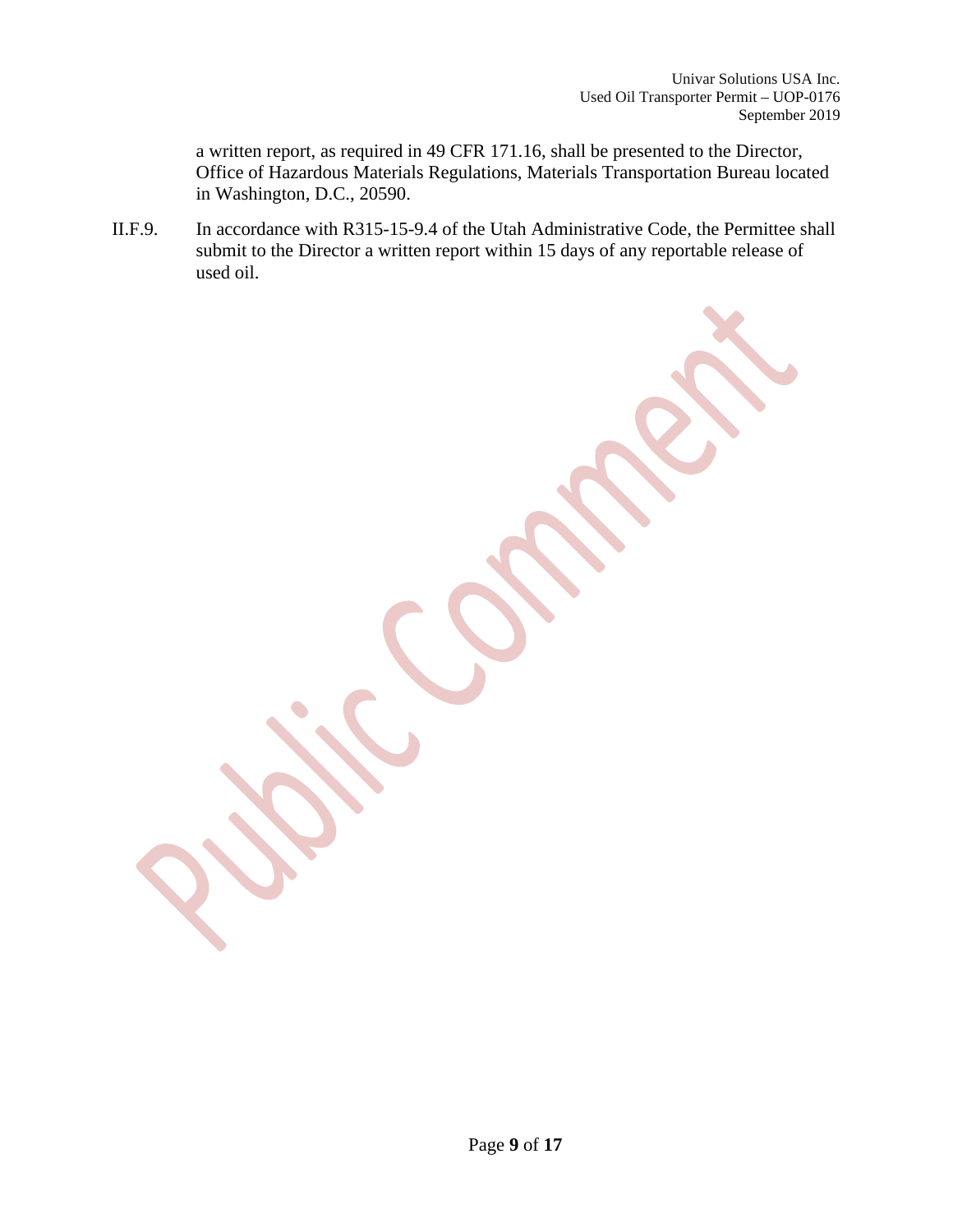# **Attachment 1**

## **Emergency Spill Plan**

## **General Procedures**

In the event of a release of used oil, the Univar Solutions USA Inc. (Univar) employee will immediately take the following appropriate actions to contain and minimize the spill and the threat to life, health, environment and property:

- 1. The Univar employee will attempt to control or stop the leak if it can be done safely.
- 2. Use absorbent material, booms, spill pads and dirt dams and dikes if necessary to control the material. If possible, keep spilled material out of storm drains and open waterways.
- 3. Contact 911 emergency responders if needed.
- 4. Contact his supervisor.
- 5. If necessary, the supervisor will contact an authorized waste remediation company for assistance with the clean- up.
- 6. Used oil spills exceeding 25 gallons, or that pose a risk to human health and the environment, shall be reported Univar management, and to the Utah Department of Environmental Quality and any other applicable regulatory agency immediately after containment of the spill (Table 1).

# **Table: 1: Regulatory Agency Notification Numbers**

| <b>Regulatory Agency</b>                                     | <b>Contact Phone Number</b>          |
|--------------------------------------------------------------|--------------------------------------|
| <b>National Response Center</b>                              | $(800)$ 424-8802 or $(202)$ 426-2675 |
| Utah Department of Environmental Quality<br>(within 24 hrs.) | $(801)$ 536-4123                     |
| Utah State Highway Patrol                                    | $(801)$ 538-3400                     |

- 7. The following information shall be provided by telephone to the Utah State Department of Environmental Quality's', 24-hour answering service at (801) 536- 4123:
- a. Name, telephone number and address of parties responsible for the release.
- b. Name, title and telephone number of individual reporting.
- c. Time and date of the release.
- d. Location of the release, as specific as possible including nearest town, city, highway or waterway.
- e. Description of released material found on the manifest or shipping document, along with the amount of material released.
- f. Cause of the release.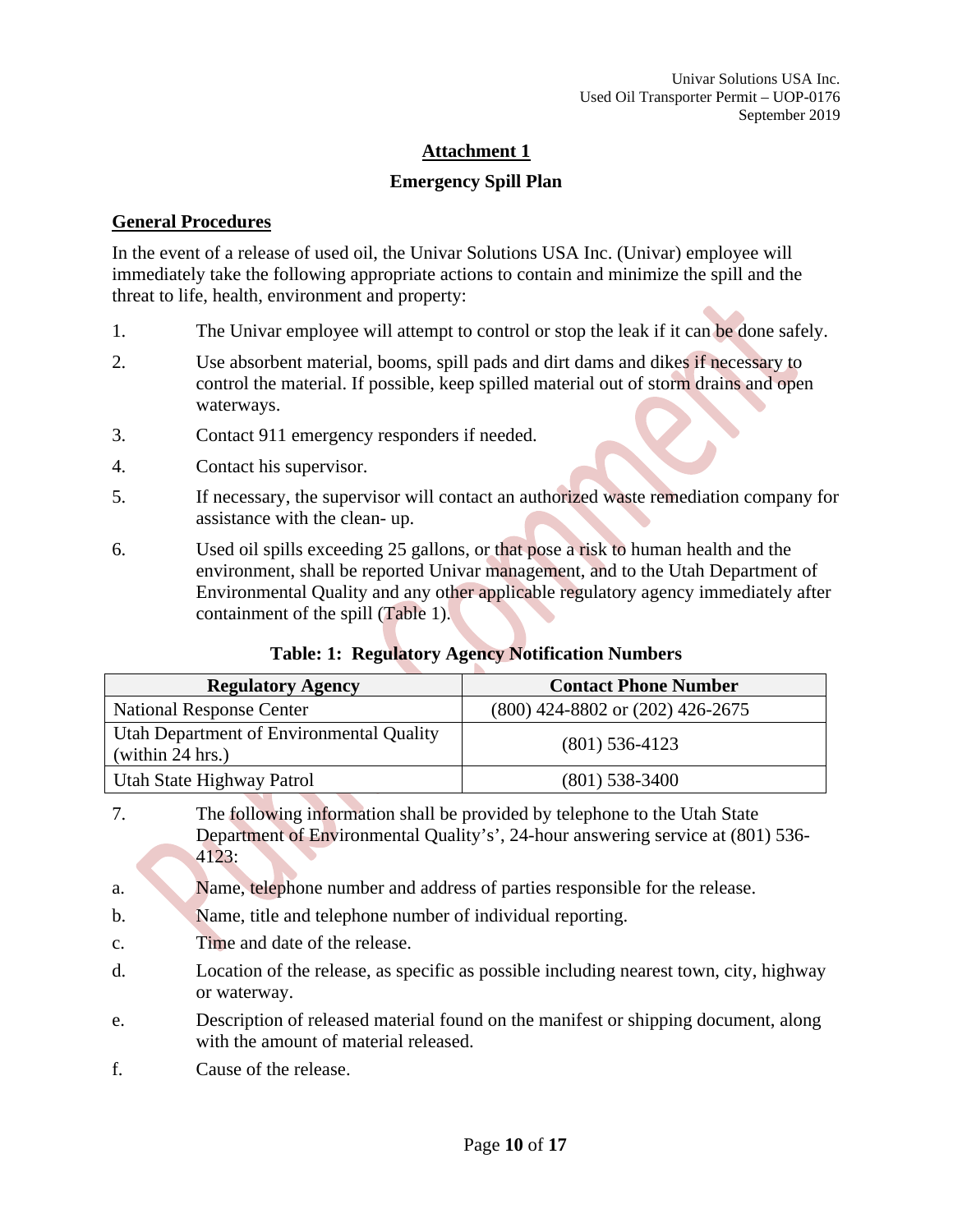- g. Possible hazards to human health or the environment and the emergency action taken to minimize the threat.
- h. The extent of injury, if any.
- 8. If a spill occurs on a highway or railway, employees should immediately stop the release if possible, secure the scene and contain the spill. Univar shall give notice, if required by 49 CFR 171.15 to the National Response Center (Table 1). The Utah State Highway Patrol (Table 1) shall be contacted if the spill restricts a public road.
- 9. A spill report of used oil spills exceeding 25 gallons, or that pose a risk to human health and the environment, shall be submitted to the Division of Waste Management and Radiation Control within 15 days of the spill in accordance with R315-15-9.1.
- 10. The driver/employee shall immediately notify their Univar supervisor of reportable spills. If after hours, initial notification is to be made to the 24-hour emergency contacts in Table 2 below. If there are, injuries to personnel/public or the spill will require additional emergency responders to contain then all 911 to request help. The discharge notification form is included in this spill plan shall be completed by the operator after containment of the used oil, notification to emergency responders (if applicable) and Univar management.

| <b>Contact Person</b> | <b>Title</b>              | <b>Contact Information</b>                                                           |
|-----------------------|---------------------------|--------------------------------------------------------------------------------------|
|                       |                           | Office: (801) 776-1295                                                               |
| Michael Hahn          | <b>Emergency Response</b> | Cell: (801) 719-1046                                                                 |
|                       |                           | Email: mhahn@nexeosolutions.com                                                      |
| Thomas Maughan        | <b>Emergency Response</b> | Office: (801) 776-1295<br>Cell: (801) 807-9004<br>Email: tmaughan@nexeosolutions.com |
| <b>Fire Response</b>  | NA                        | 911                                                                                  |

**Table: 2: Emergency Contacts List**

11. The transfer facility shall maintain absorbents and equipment to contain a leaking containers and spills. At a minimum each used oil transfer facility spill kit shall contain the items listed in Table 3.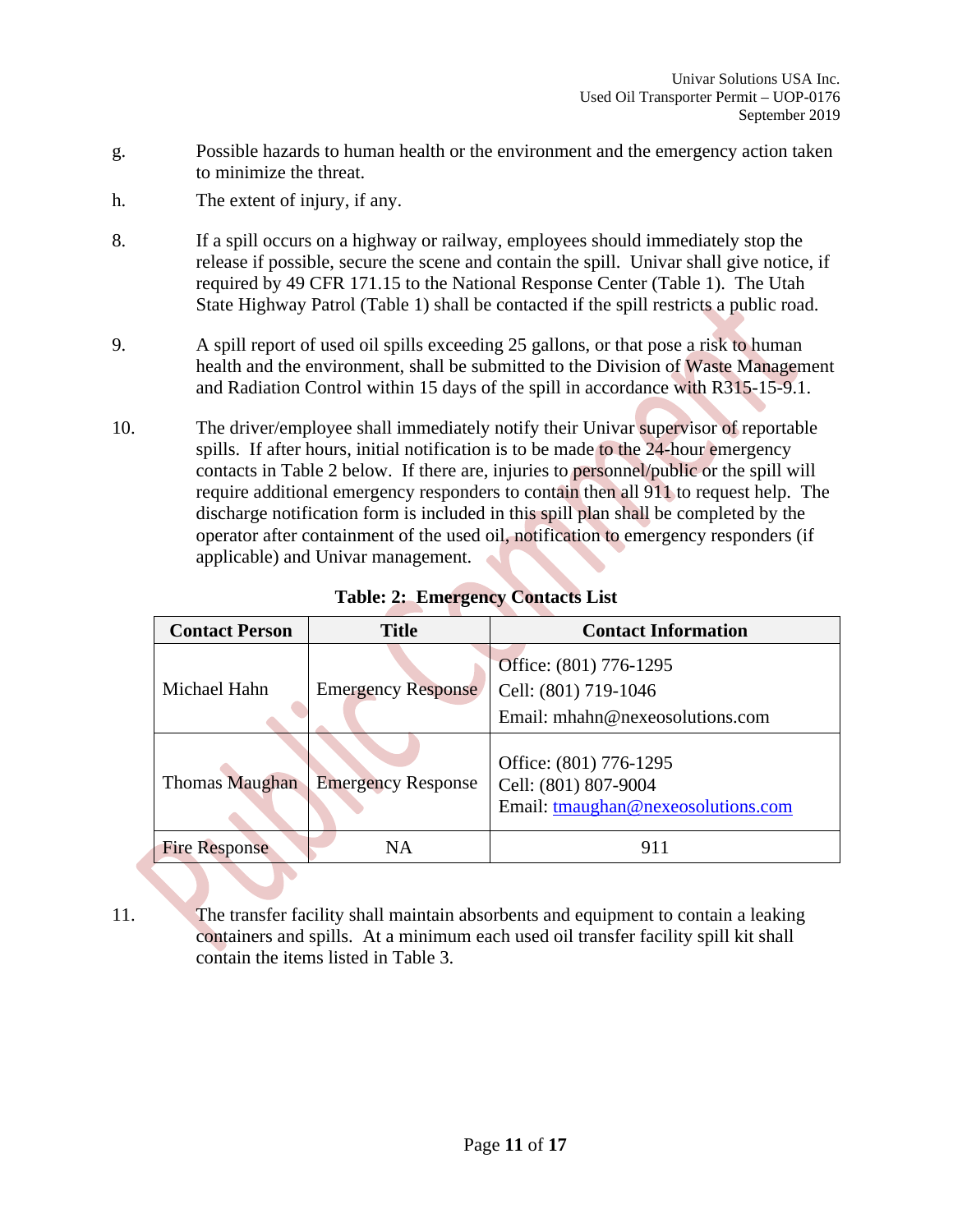Univar Solutions USA Inc. Used Oil Transporter Permit – UOP-0176 September 2019

| <b>Equipment Description</b>                                                     | Quantity         |  |
|----------------------------------------------------------------------------------|------------------|--|
| Shovel / Broom / First Aid Kit / Fire Extinguisher                               | 1 each           |  |
| <b>Buckets</b>                                                                   | 2                |  |
| Spill Absorbent Pads                                                             | 10               |  |
| <b>Granulated Absorbent</b>                                                      | $2 \text{ ft}^3$ |  |
| Absorbent Boom/oil sock                                                          |                  |  |
| Used Oil Emergency Controls -Spill Plan with Emergency<br><b>Contact Numbers</b> |                  |  |

# **Table 3: Spill Equipment Inventory for Transporter**

- 12. Employees are exempted from reporting de minimis drips to management that are immediately cleaned up by the responsible employee.
- 13. The Univar supervisor shall be responsible to initiate and complete any reporting and notification to the required Federal, State and local agencies.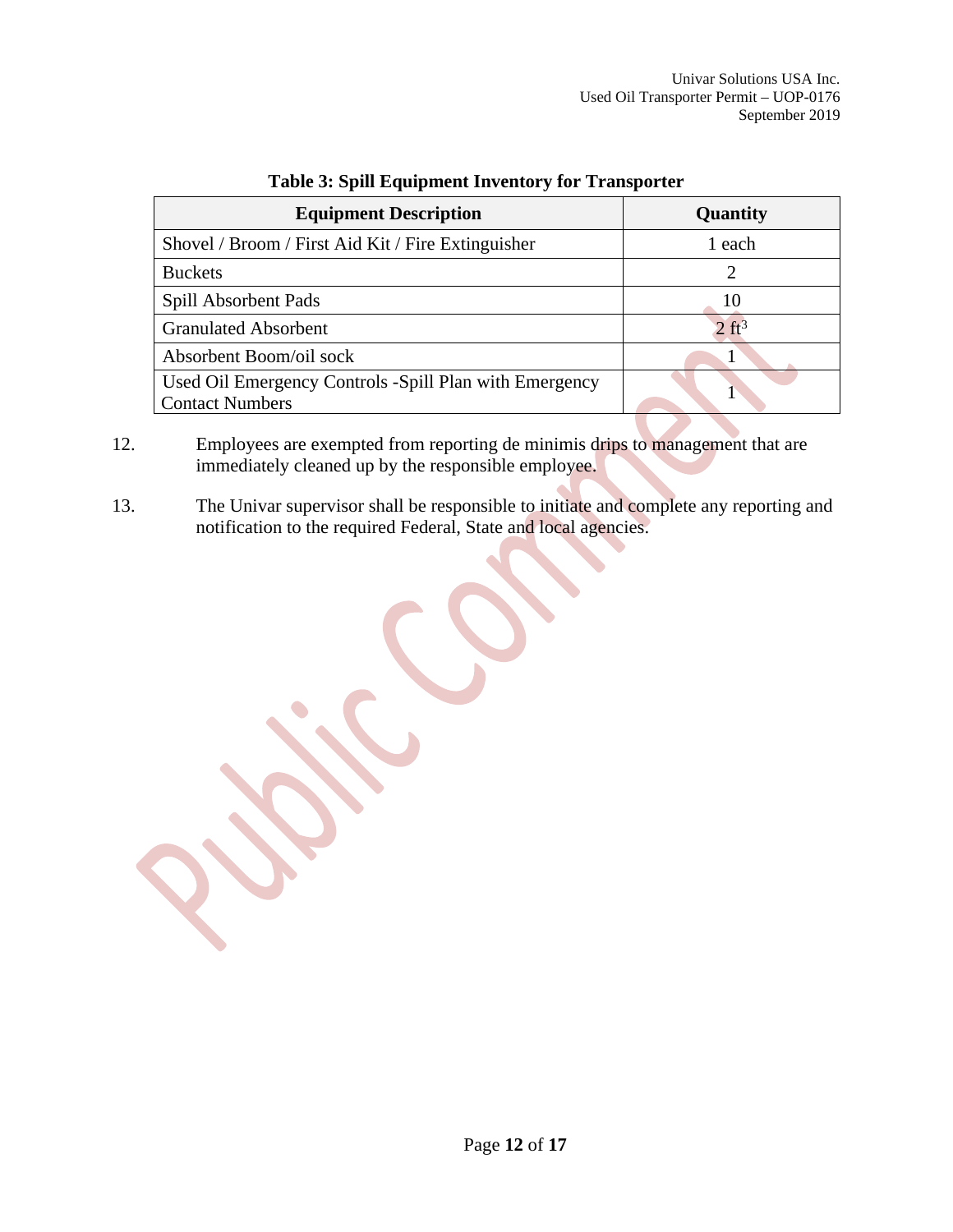# **Attachment 2**

## **Procedures for Recording Halogen Content**

The Permittee's drivers shall document the halogen content of the used oil, the determination method and date of entry, if applicable, on the shipping record as follows:

## **Bill of Lading (daily record for single transporter)**

1. When the Permittee determines the halogen content using halogen field screening methods or laboratory analytical methods in accordance with Attachment 3 (Sampling and Analytical Plan) the driver shall record the following halogen information:

Halogens  $\leq 1000$  ppm/test

Halogens >1000 ppm/test

2. When the halogen content is provided using Generator Knowledge, the driver shall write the following:

Halogens ≤1000 ppm/GenKno

Halogens >1000 ppm/GenKno

\*Note: The daily Bill of Lading must be dated.

# **Manifest (record for single or multiple transporters)**

1. When the Permittee determines the halogen content using halogen field screening methods or laboratory analytical methods in accordance with Attachment 3 (Sampling and Analytical Plan) the driver shall record the following halogen information and date the entry in the special handling box of the manifest.

Halogens ≤ 1000 ppm/test **(Date)**

Halogens >1000 ppm/test **(Date)**

2. When the halogen content is provided using Generator Knowledge, the driver shall write the following:

Halogens ≤1000 ppm/GenKno **(Date)**

Halogens >1000 ppm/GenKno **(Date)**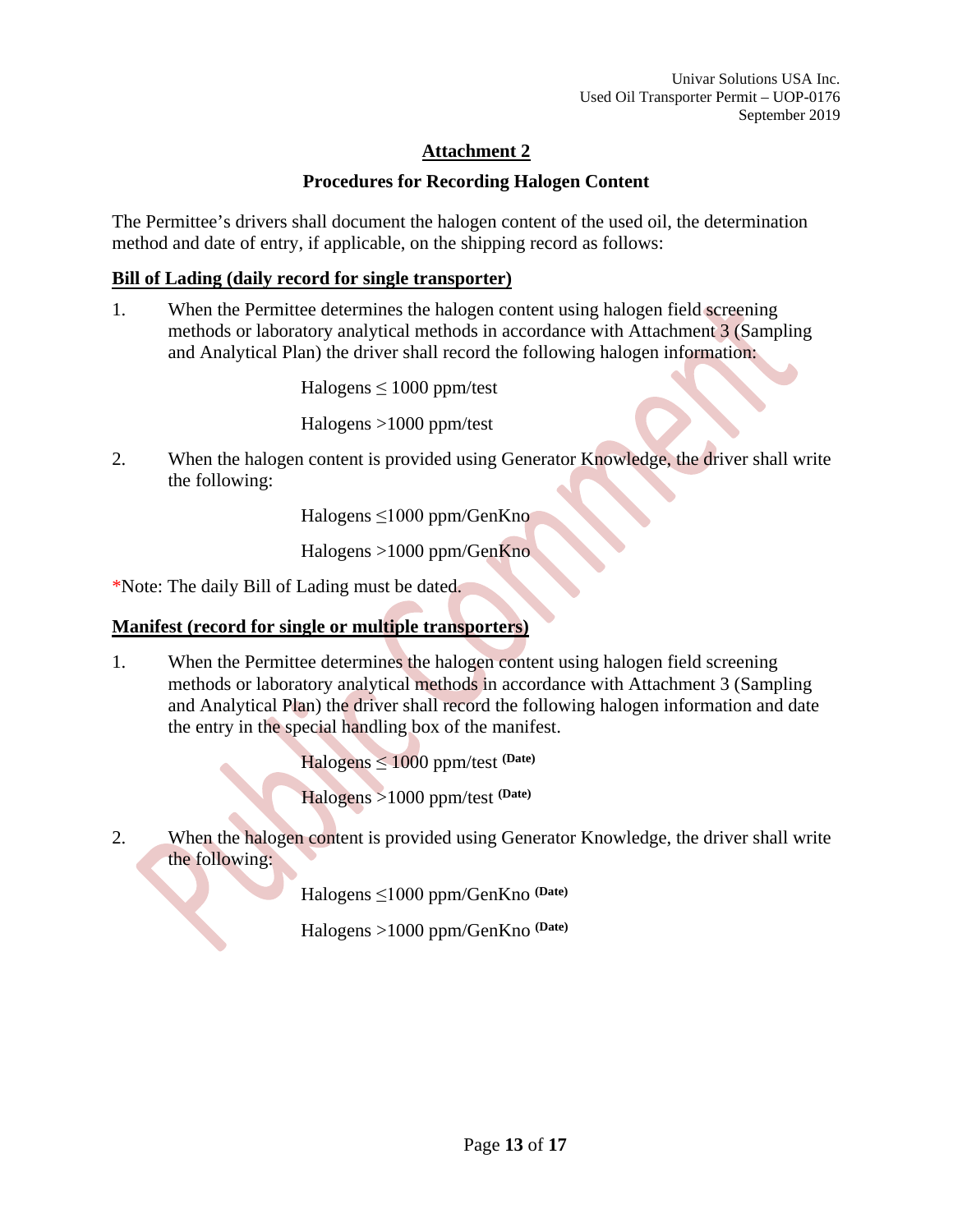# **Attachment 3**

## **Sampling and Analysis Plan**

## **A. Halogen Verification Methods**

**A.1.** The Permittee shall verify that the halogen content of the used oil collected prior to transport in accordance with at least one of the halogen verification methods in Attachment 3, Condition C through E.

# **B. Sample Collection**

- B.1. When performing sample collection, the Permittee shall ensure a representative sample is collected from tanks, totes, drums or other containers, if required, using sampling method in accordance with the procedures in Attachment 4 (Sample Collection Procedures). Sampling personnel shall be trained on appropriate sampling methods for each type of container and matrix.
- B.2. Drums or containers of used oil from different sources or processes shall be sampled individually at each generator's facility.
- B.3. Composite sampling is only allowed for a maximum of 500 gallons from containers of used oil that are generated from the same source or process at each generator's facility.

# **C. Halogen Field Screening Methods**

- C.1. When the Permittee screens the generator's used oil to verify halogen concentration; the Permittee shall use a halogen field screening method in accordance with the following requirements:
- C.1.a. Used oil that contains less than 20% water shall be screened for halogens with a CLOR-D-TECT® halogen test kit (EPA Method 9077).
- C.1.b. Used oil that contains between 20% and 70% water shall be screened for halogens with a HYDROCLOR- $Q^{\circledast}$  test kit. The resulting halogen concentration must be corrected using the following conversion formula to calculate true halogen concentration.

*True Halogen Concentration = Reading Syringe + [(10 + ml oil in sample)/10]*

**Example**: sample contains 6 ml water and 4 ml oil (60% water) and the syringe reading is 2,000 ppm, then the true concentration is:

*2,000 ppm [(10 + 4)/10] = 2,800 ppm*

- C.1.c. Used oil that contains greater than 70% water shall be screened for halogens with a HYDROCLOR- $Q^{\circledast}$  test kit. Correction of the halogen screening results is not required.
- C.2. The requirement for a quality control sample (duplicate) may be satisfied by testing prior to off-loading from permitted vehicles in accordance with the CLOR-D-TECT®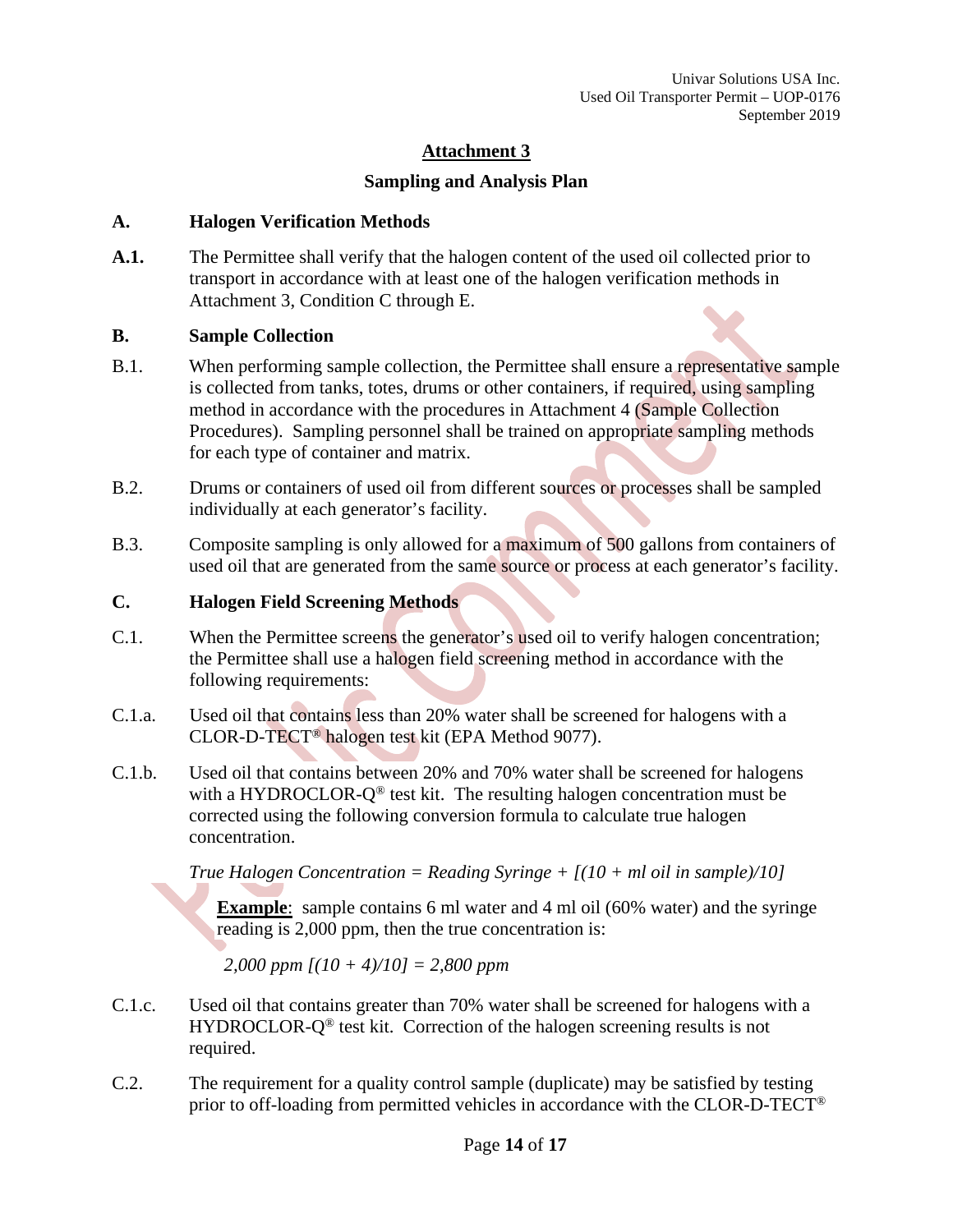kits (EPA Method 9077) and is not required for each load collected at individual generators.

C.3. The Permittee shall document on acceptance records or bill of lading the screening results.

## **D. Halogen Laboratory Analytical Methods**

- D.1. When the Permittee submits a representative used oil sample to a Utah-certified laboratory to analyze for total halogen concentration, the Permittee shall use Method 9076 or other equivalent method approved by the Director.
- D.2. The Permittee shall document the analytical results on the transportation document such as a bill of lading or manifest.

## **E. Halogen Generator Knowledge Method**

- E.1. The Permittee shall have information on file, (e.g., analytical testing, industry process knowledge) from the generator which is sufficient, as determined by the Director, to support the use of generator knowledge.
- E.2. The Permittee may not accept the use of a safety data sheet (SDS) as the sole source in making a halogen concentration determination.
- E.3. The Permittee shall document on the acceptance record the use of generator knowledge in accordance with Attachment 2 (Procedures for Recording Halogen Content).
- E.4. Used oil determined to be on-specification by a Utah-registered marketer can be collected and transported without further testing. Bills of lading, manifests or other used oil transportation records shall include copies of the analytical results for reference.

# **F. PCB Contaminated Used Oil**

- F.1. The Permittee shall not accept for transport used oil with PCB concentrations greater than or equal to 50 mg/kg. Used oils containing PCB concentrations greater than or equal to 50 mg/kg are subject to TSCA regulations 40 CFR 761. Used oils containing PCB concentrations greater than or equal to 2 mg/kg but less than 50 mg/kg are subject to both R315-15 of the Utah Administrative Code and 40 CFR 761.
- F.2. The Permittee shall obtain analytical results of dielectric oil used in transformers and other high voltage devices, verifying the PCB concentrations are less than 50 mg/kg prior to loading the used oil into the transportation vehicle.
- F.3. The Permittee shall determine the PCB concentration of other used oils not are not from transformers through written certification from the generator or laboratory testing.
- F.4. Used oil may not be diluted to avoid any provision of any federal or state environmental rules.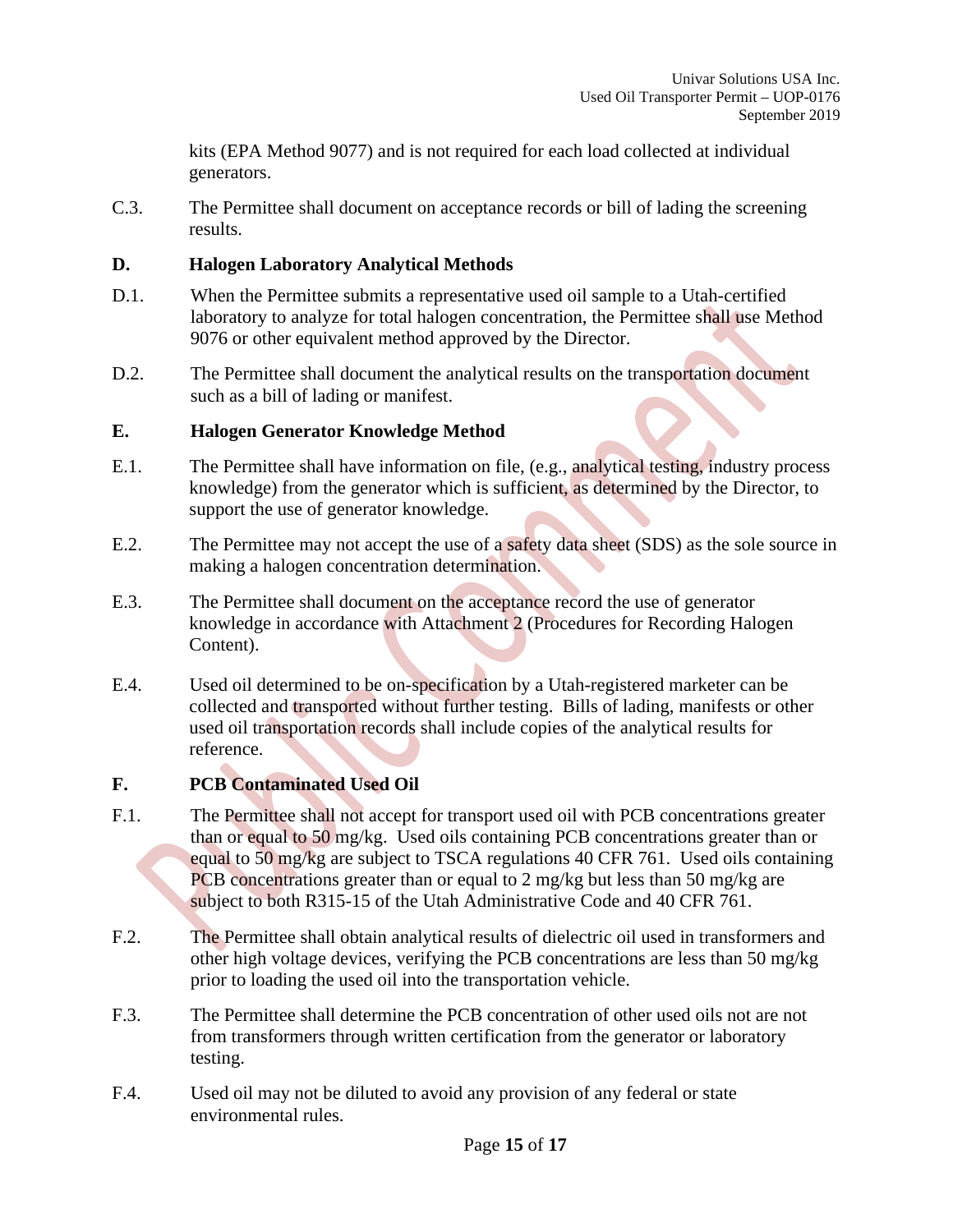- F.5. If PCB concentrations greater than or equal to 2 mg/kg have been transported, the Permittee shall assume that all subsequent loads of used oil are contaminated with PCBs and has a quantifiable PCB concentrations of 2 mg/kg or greater unless the equipment has been decontaminated as described in 40 CFR761 Subpart S.
- F.6. Table I lists required laboratory PCB sample preparation and analytical methods.

| <b>Sample Preparation</b><br><b>Methods</b>                                                     | <b>Analytical Methods</b>                                                                                            | <b>Analytes</b>   |                              |
|-------------------------------------------------------------------------------------------------|----------------------------------------------------------------------------------------------------------------------|-------------------|------------------------------|
|                                                                                                 | 8082A<br><b>PCB</b> Analytical Method<br>Analyses of the Aroclors<br>bolded/ $*$ in the last column<br>are mandatory | <b>PCB CAS RN</b> | <b>PCB</b><br><b>Aroclor</b> |
|                                                                                                 |                                                                                                                      | 12674-11-2        | 1016*                        |
|                                                                                                 |                                                                                                                      | 147601-87-4       | 1210                         |
|                                                                                                 |                                                                                                                      | 151820-27-8       | 1216                         |
| 3500C                                                                                           |                                                                                                                      | 11104-28-2        | $1221*$                      |
|                                                                                                 |                                                                                                                      | 37234-40-5        | 1231                         |
|                                                                                                 |                                                                                                                      | 11141-16-5        | $1232*$                      |
| 3580A                                                                                           |                                                                                                                      | 71328-89-7        | 1240                         |
| 3665A (Cleanup)                                                                                 |                                                                                                                      | 53469-21-9        | $1242*$                      |
|                                                                                                 |                                                                                                                      | 12672-29-6        | 1248*                        |
|                                                                                                 |                                                                                                                      | 165245-51-2       | 1250                         |
|                                                                                                 |                                                                                                                      | 89577-78-6        | 1252                         |
|                                                                                                 |                                                                                                                      | 11097-69-1        | 1254*                        |
|                                                                                                 |                                                                                                                      | 11096-82-5        | 1260*                        |
|                                                                                                 |                                                                                                                      | 37324-23-5        | 1262                         |
|                                                                                                 |                                                                                                                      | 11100-14-4        | 1268                         |
|                                                                                                 | * Note: Analyses of the Aroclors <sup>®</sup> bolded/* in the last column are mandatory to analyze.                  |                   |                              |
| Choose an additional two Aroclors <sup>®</sup> from the last column for analysis which could be |                                                                                                                      |                   |                              |

|  |  | Table I: PCB Sample Preparation and Analytical Methods |
|--|--|--------------------------------------------------------|
|--|--|--------------------------------------------------------|

 Choose an additional two Aroclors® from the last column for analysis which could be contained in the oil. A total of seven Aroclors<sup>®</sup> are required.